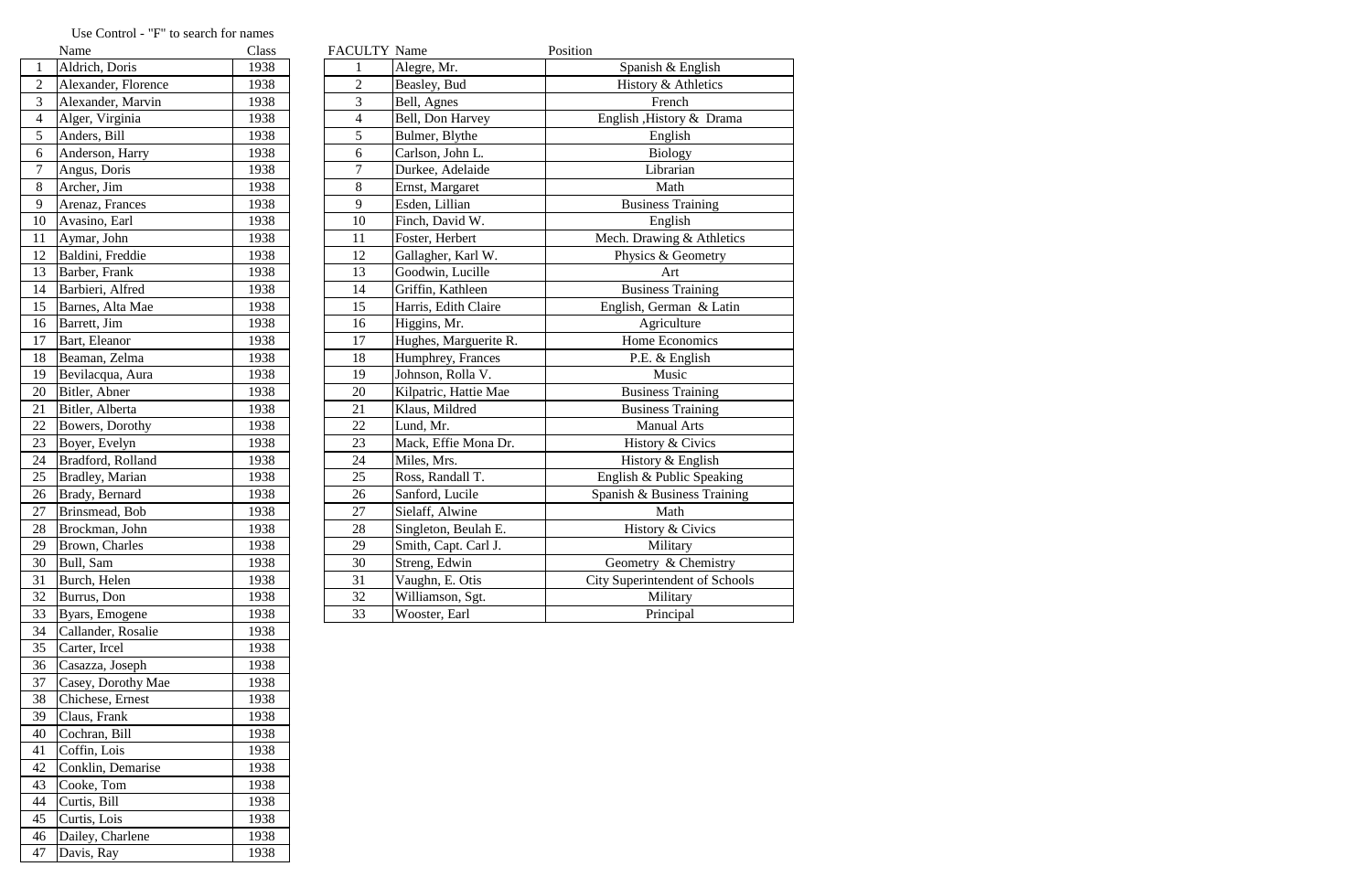| 48 | Dayton, Elisabeth J. | 1938 |
|----|----------------------|------|
| 49 | Desomma, Fred        | 1938 |
| 50 | Detwiler, Samuel     | 1938 |
| 51 | Dobel, Norma         | 1938 |
| 52 | Donnelly, Felix      | 1938 |
| 53 | Dooner, Marie        | 1938 |
| 54 | Dow, Merrill         | 1938 |
| 55 | Downing, Jack        | 1938 |
| 56 | Doyle, Jim           | 1938 |
| 57 | Elges, Myrtle        | 1938 |
| 58 | Esatti, Frida        | 1938 |
| 59 | Evans, Doris         | 1938 |
| 60 | Fletcher, Charla     | 1938 |
| 61 | Flyge, Roland        | 1938 |
| 62 | Fondy, Guy           | 1938 |
| 63 | Forsyth, James       | 1938 |
| 64 | Foulkes, Pat         | 1938 |
| 65 | Francovich, Gene     | 1938 |
| 66 | Francovich, Sam      | 1938 |
| 67 | Freeland, Preston    | 1938 |
| 68 | Fuller, Frank        | 1938 |
| 69 | Garaventa, Dina      | 1938 |
| 70 | George, John         | 1938 |
| 71 | Ginocchio, Robert    | 1938 |
| 72 | Gordon, Margaret     | 1938 |
| 73 | Gordon, Theresa      | 1938 |
| 74 | Hamlet, Jonelle      | 1938 |
| 75 | Hardman, Gerry       | 1938 |
| 76 | Harrigan, Bill       | 1938 |
| 77 | Hart, Virgil         | 1938 |
| 78 | Hasapis, Georgia     | 1938 |
| 79 | Hecker, Richard      | 1938 |
| 80 | Heinen, Fred         | 1938 |
| 81 | Higgins, Mary        | 1938 |
| 82 | Hoffman, Eric        | 1938 |
| 83 | Howell, Elisabeth    | 1938 |
| 84 | Huber, Shirley Ann   | 1938 |
| 85 | Hudspeth, Helene     | 1938 |
| 86 | Hursh, Marie Evelyn  | 1938 |
| 87 | Hutchison, Phillip   | 1938 |
| 88 | Hutchison, Robert    | 1938 |
| 89 | Isbell, Henry        | 1938 |
| 90 | Isbell, Margaret     | 1938 |
| 91 | Janes, Dorothy       | 1938 |
| 92 | Jones, Henen         | 1938 |
| 93 | Julian, June         | 1938 |
| 94 | Kaiser, Bernadine    | 1938 |
| 95 | Katen, Bill          | 1938 |
| 96 | Kearns, Eleanor      | 1938 |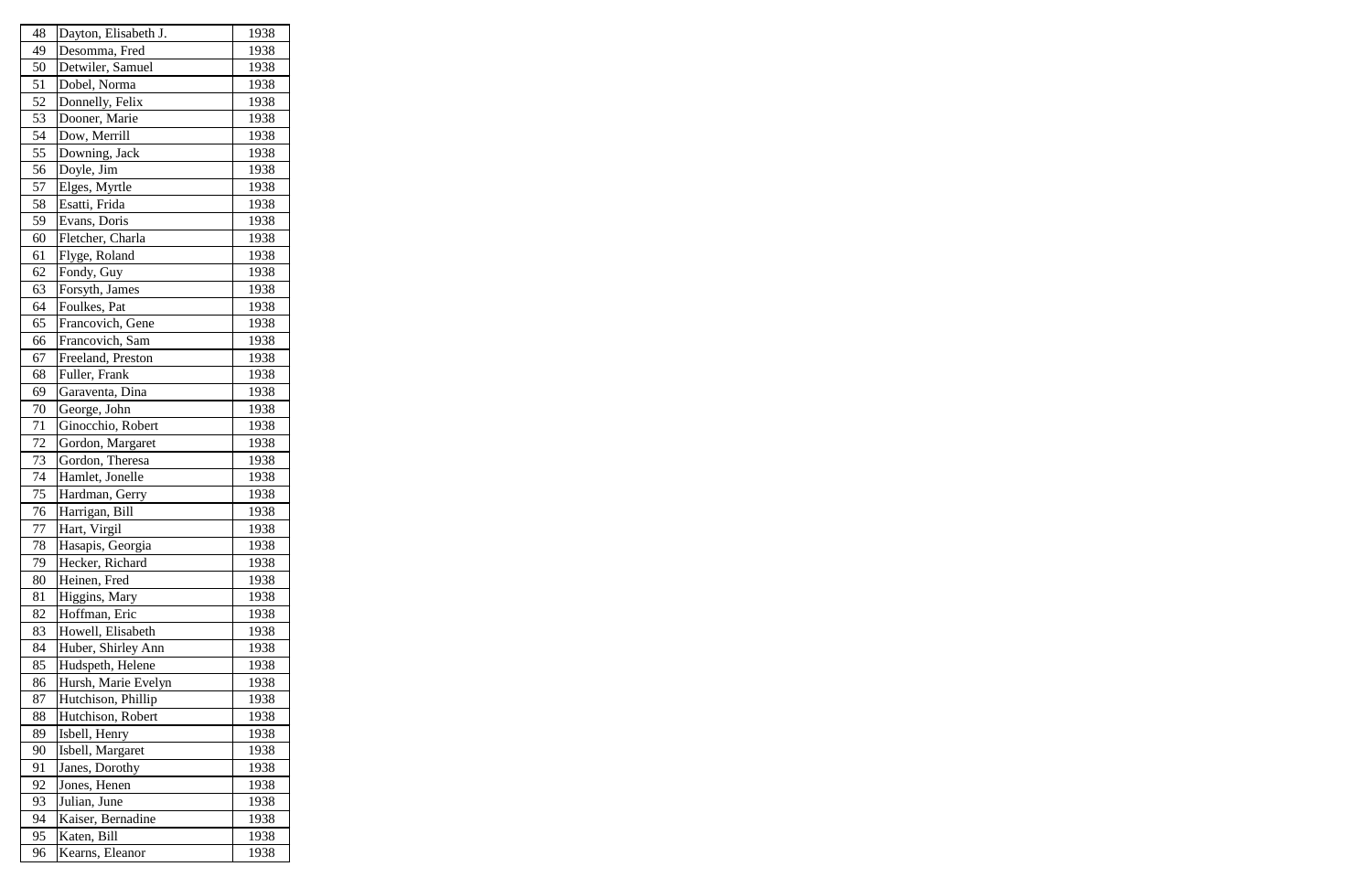| 97  | Keen, Harold           | 1938 |
|-----|------------------------|------|
| 98  | Kidd, Shirley          | 1938 |
| 99  | Laing, Rita            | 1938 |
| 100 | Lambert, Mildred       | 1938 |
| 101 | Landers. Margaret      | 1938 |
| 102 | Langston, Margaret     | 1938 |
| 103 | Larsen, Jack           | 1938 |
| 104 | Lavoy, Howard          | 1938 |
| 105 | Leonard, Beulah, Janet | 1938 |
| 106 | Leonard, Viva          | 1938 |
| 107 | Lewis, Pat             | 1938 |
| 108 | Lilly, Helen           | 1938 |
| 109 | Lyon, Margaret         | 1938 |
| 110 | Manhan, Tony J.        | 1938 |
| 111 | Mapes, Charles Jr.     | 1938 |
| 112 | Marini, John           | 1938 |
| 113 | Mason, Betty           | 1938 |
| 114 | Mastroianni, Eugene    | 1938 |
| 115 | McDonald, Bob          | 1938 |
| 116 | McDonald, Gloria       | 1938 |
| 117 | McDonough, Robert      | 1938 |
| 118 | McDowell, Norma        | 1938 |
| 119 | McGee, Clara Belle     | 1938 |
| 120 | McKloskey, Conrad      | 1938 |
| 121 | McNabney, James        | 1938 |
| 122 | McNew, Helen Virginia  | 1938 |
| 123 | McTaggart, Olive       | 1938 |
| 124 | McVey, James           | 1938 |
| 125 | Melarkey, Dave         | 1938 |
| 126 | Menante, Annie         | 1938 |
| 127 | Menke, Herman          | 1938 |
| 128 | Milbery, Chetty        | 1938 |
| 129 | Miller, Walter         | 1938 |
| 130 | Miner, Phyllis         | 1938 |
| 131 | Moffett, Elwood        | 1938 |
| 132 | Montgomery, Thomas     | 1938 |
| 133 | Moore, Robert E.       | 1938 |
| 134 | Murdock, Bill          | 1938 |
| 135 | Murphy, Mary Margaret  | 1938 |
| 136 | Murray, Sara           | 1938 |
| 137 | Norris, Rex            | 1938 |
| 138 | Ohl, Dorothy           | 1938 |
| 139 | O'Neill, June          | 1938 |
| 140 | Pagni, Urelio          | 1938 |
| 141 | Parker, Frank          | 1938 |
| 142 | Patton, Guilda         | 1938 |
| 143 | Patton, Wanda Joyce    | 1938 |
| 144 | Pearce, Marvin         | 1938 |
| 145 | Peckham, George        | 1938 |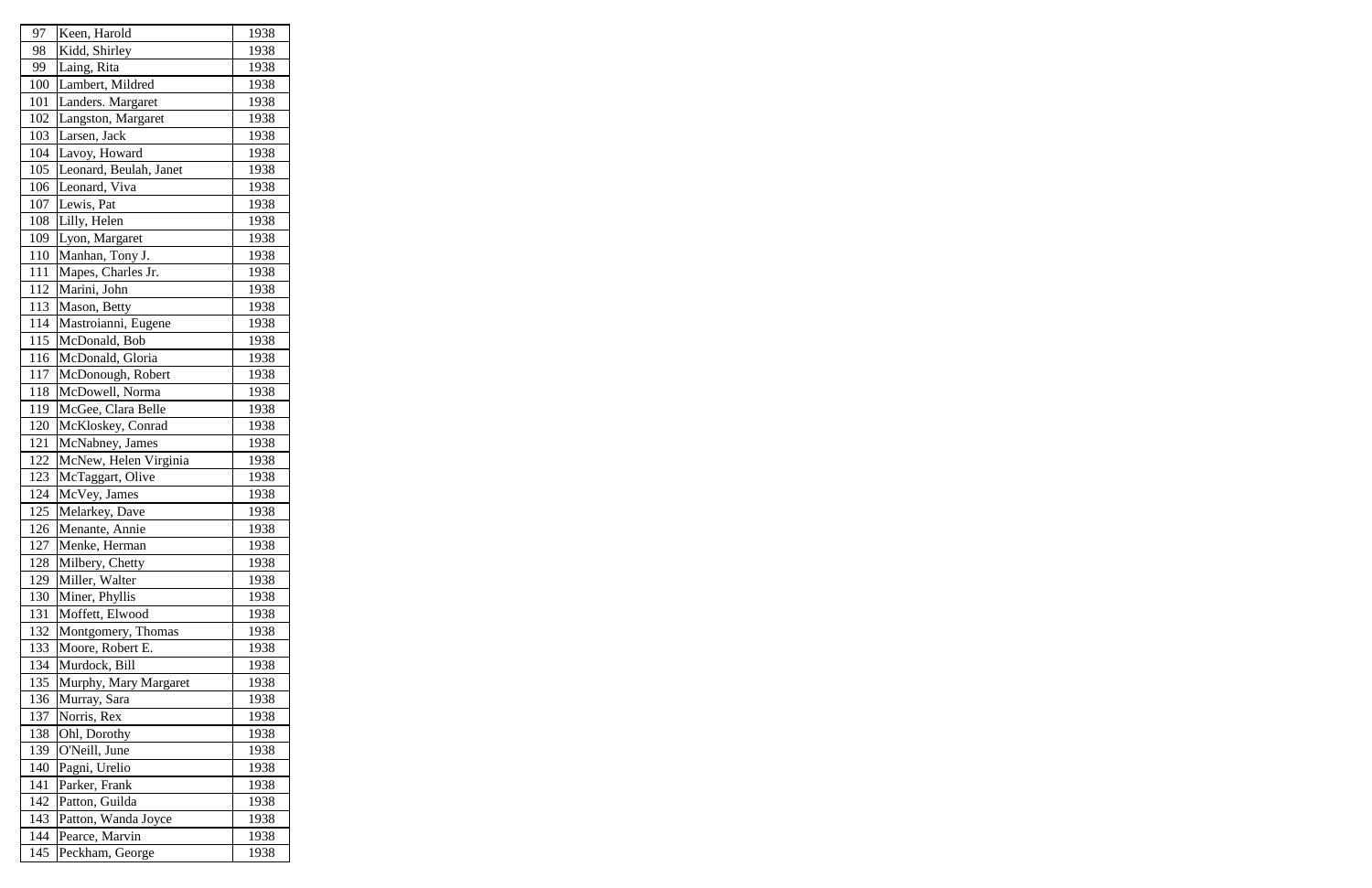| 146 | Petersen, Betty J. | 1938 |
|-----|--------------------|------|
| 147 | Petersen, Frank    | 1938 |
| 148 | Petre, Yvonne      | 1938 |
| 149 | Pheneger, Charles  | 1938 |
| 150 | Pieri, Mary        | 1938 |
| 151 | Pierson, Ridgely   | 1938 |
| 152 | Pistone, Leo       | 1938 |
| 153 | Platt, Bryce       | 1938 |
| 154 | Pollock, Bob       | 1938 |
| 155 | Potts, George      | 1938 |
| 156 | Poulsen, Lois      | 1938 |
| 157 | Prescott, Robert   | 1938 |
| 158 | Price, Mildred     | 1938 |
| 159 | Quanchi, Alice     | 1938 |
| 160 | Raine, Robert      | 1938 |
| 161 | Reagor, Gaylord    | 1938 |
| 162 | Record, Jo Ann     | 1938 |
| 163 | Reiley, Betty      | 1938 |
| 164 | Reynolds, Verna    | 1938 |
| 165 | Ricker, George     | 1938 |
| 166 | Rigabert, Marie    | 1938 |
| 167 | Righini, Margie    | 1938 |
| 168 | Rives, Jeanette    | 1938 |
| 169 | Rook, Barbara      | 1938 |
| 170 | Rosasco, Elma      | 1938 |
| 171 | Ross, Batty        | 1938 |
| 172 | Rowcliffe, Irene   | 1938 |
| 173 | Rule, Margaret     | 1938 |
| 174 | Savage, Alyce      | 1938 |
| 175 | Seaborn, Paul      | 1938 |
| 176 | Sellman, Audrey    | 1938 |
| 177 | Severtson, Esmer   | 1938 |
| 178 | Shain, Wyoma       | 1938 |
| 179 | Shone, Betty       | 1938 |
| 180 | Shuler, Shirley    | 1938 |
| 181 | Simas, Ralph       | 1938 |
| 182 | Simone, Frank      | 1938 |
| 183 | Sinai, June        | 1938 |
| 184 | Small, Gene        | 1938 |
| 185 | Smart, Thomas      | 1938 |
| 186 | Smith, Annabel     | 1938 |
| 187 | Smith, Pat         | 1938 |
| 188 | Snider, Dorothy    | 1938 |
| 189 | Solares, Kenneth   | 1938 |
| 190 | Solari, Dan        | 1938 |
| 191 | Sorge, Helen       | 1938 |
| 192 | Spencer, John      | 1938 |
| 193 | Steenis, William   | 1938 |
| 194 | Strom, Russell Jr. | 1938 |